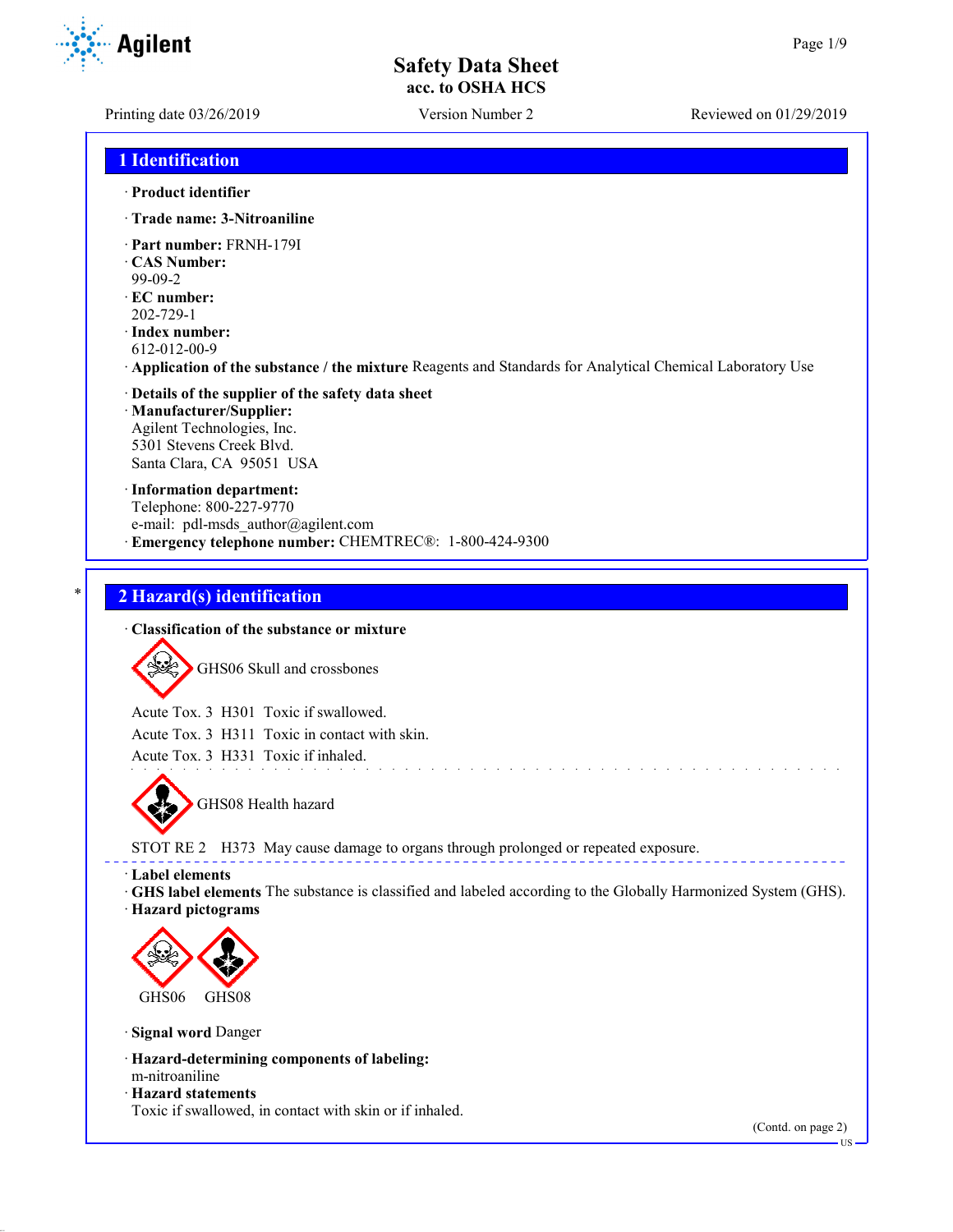Printing date 03/26/2019 Version Number 2 Reviewed on 01/29/2019

**Agilent** 

**Trade name: 3-Nitroaniline**

· **EC number:** 202-729-1 · **Index number:** 612-012-00-9

|                                                                                                     | (Contd. of page 1) |
|-----------------------------------------------------------------------------------------------------|--------------------|
| May cause damage to organs through prolonged or repeated exposure.                                  |                    |
| Precautionary statements                                                                            |                    |
| Do not breathe dust/fume/gas/mist/vapors/spray.                                                     |                    |
| Wash thoroughly after handling.                                                                     |                    |
| Do not eat, drink or smoke when using this product.                                                 |                    |
| Use only outdoors or in a well-ventilated area.                                                     |                    |
| Wear protective gloves / protective clothing.                                                       |                    |
| If swallowed: Immediately call a poison center/doctor.                                              |                    |
| Specific treatment (see on this label).                                                             |                    |
| Rinse mouth.                                                                                        |                    |
| If on skin: Wash with plenty of water.                                                              |                    |
| IF INHALED: Remove person to fresh air and keep comfortable for breathing.                          |                    |
| Call a poison center/doctor.                                                                        |                    |
| Call a poison center/doctor if you feel unwell.                                                     |                    |
| Get medical advice/attention if you feel unwell.                                                    |                    |
| Take off immediately all contaminated clothing and wash it before reuse.                            |                    |
| Store in a well-ventilated place. Keep container tightly closed.                                    |                    |
| Store locked up.                                                                                    |                    |
| Dispose of contents/container in accordance with local/regional/national/international regulations. |                    |
| · Classification system:                                                                            |                    |
| $\cdot$ NFPA ratings (scale 0 - 4)                                                                  |                    |
| $Health = 4$<br>$Fire = 1$                                                                          |                    |
| Reactivity = $0$                                                                                    |                    |
| · HMIS-ratings (scale 0 - 4)                                                                        |                    |
| <b>HEALTH</b><br>$\vert 3 \vert$<br>$Health = 3$                                                    |                    |
| Fire $= 1$<br>$\boxed{1}$<br><b>FIRE</b>                                                            |                    |
| REACTIVITY 0 Reactivity = 0                                                                         |                    |
|                                                                                                     |                    |
| Other hazards                                                                                       |                    |
| · Results of PBT and vPvB assessment                                                                |                    |
| · PBT: Not applicable.                                                                              |                    |
| · vPvB: Not applicable.                                                                             |                    |
|                                                                                                     |                    |
| <b>3 Composition/information on ingredients</b>                                                     |                    |
|                                                                                                     |                    |
| · Chemical characterization: Substances                                                             |                    |
| CAS No. Description                                                                                 |                    |
| 99-09-2 m-nitroaniline                                                                              |                    |
| · Identification number(s)                                                                          |                    |

(Contd. on page 3)

US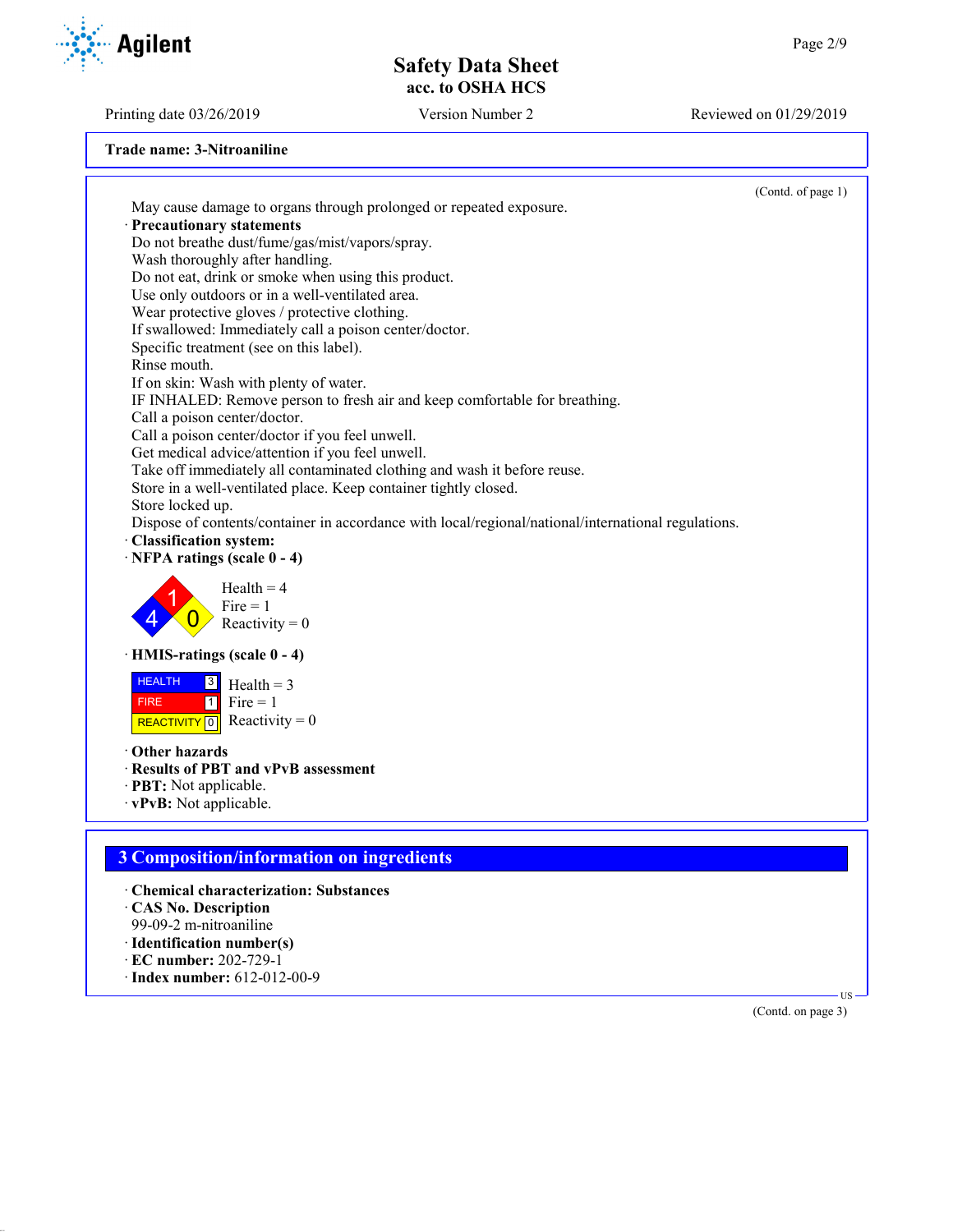Printing date 03/26/2019 Version Number 2 Reviewed on 01/29/2019

**Trade name: 3-Nitroaniline**

(Contd. of page 2)

#### **4 First-aid measures**

#### · **Description of first aid measures**

- · **General information:**
- Immediately remove any clothing soiled by the product.

Symptoms of poisoning may even occur after several hours; therefore medical observation for at least 48 hours after the accident.

- Remove breathing apparatus only after contaminated clothing have been completely removed.
- In case of irregular breathing or respiratory arrest provide artificial respiration.
- · **After inhalation:**
- Supply fresh air or oxygen; call for doctor.
- In case of unconsciousness place patient stably in side position for transportation.
- · **After skin contact:** Immediately wash with water and soap and rinse thoroughly.
- · **After eye contact:** Rinse opened eye for several minutes under running water. Then consult a doctor.
- · **After swallowing:** Do not induce vomiting; immediately call for medical help.
- · **Information for doctor:**
- · **Most important symptoms and effects, both acute and delayed** No further relevant information available.
- · **Indication of any immediate medical attention and special treatment needed**

No further relevant information available.

#### **5 Fire-fighting measures**

- · **Extinguishing media**
- · **Suitable extinguishing agents:** Use fire fighting measures that suit the environment.
- · **Special hazards arising from the substance or mixture**
- During heating or in case of fire poisonous gases are produced.
- · **Advice for firefighters**
- · **Protective equipment:** Mouth respiratory protective device.

#### **6 Accidental release measures**

- · **Personal precautions, protective equipment and emergency procedures** Mount respiratory protective device.
- · **Environmental precautions:** Do not allow to enter sewers/ surface or ground water.
- · **Methods and material for containment and cleaning up:**

Dispose contaminated material as waste according to item 13. Ensure adequate ventilation.

- · **Reference to other sections**
- See Section 7 for information on safe handling.
- See Section 8 for information on personal protection equipment.
- See Section 13 for disposal information.
- · **Protective Action Criteria for Chemicals**

· **PAC-1:**

1.6 mg/ $\overline{m^3}$ 

· **PAC-2:**

 $18 \text{ mg/m}^3$ (Contd. on page 4)

US

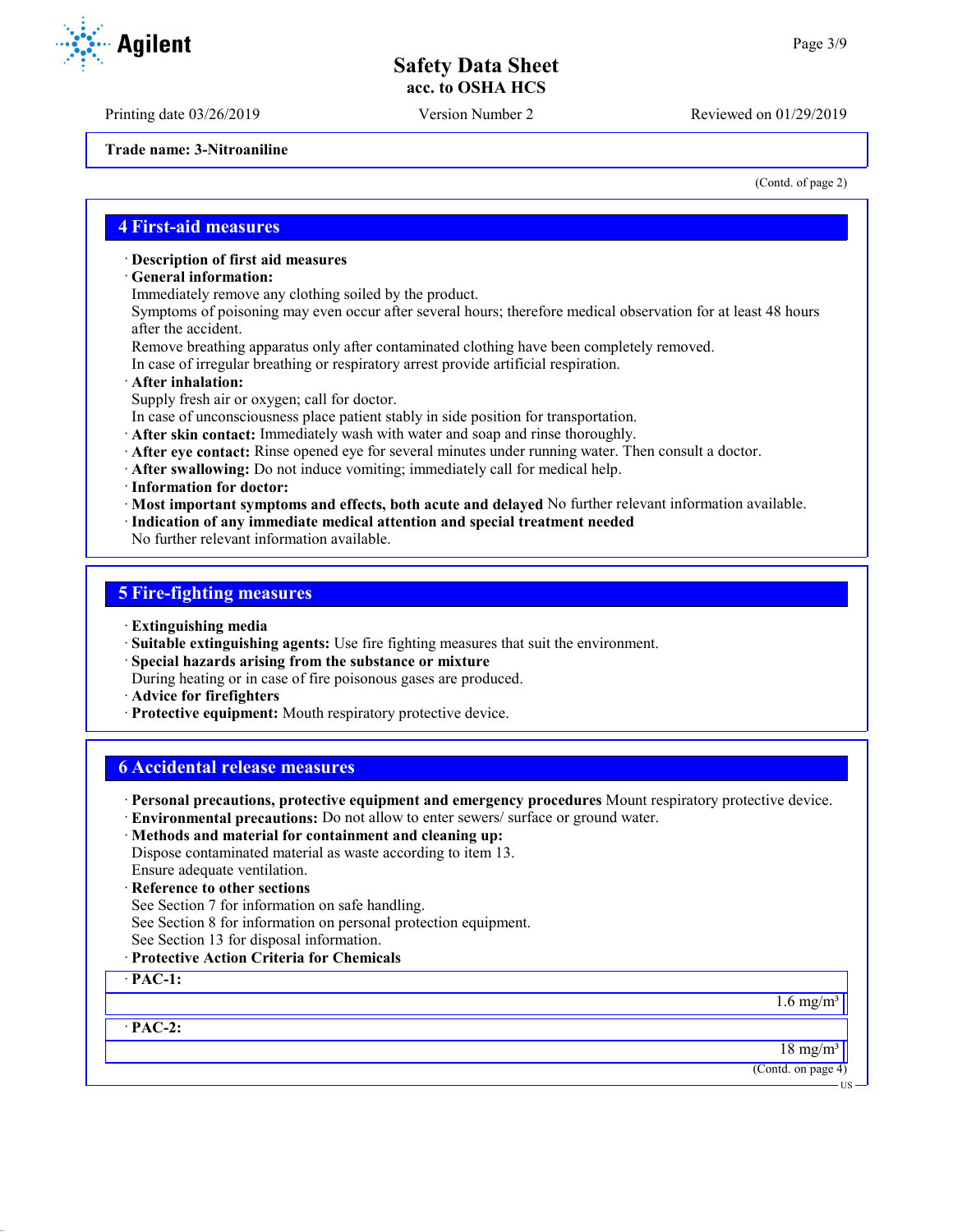Printing date 03/26/2019 Version Number 2 Reviewed on 01/29/2019

**Trade name: 3-Nitroaniline**

(Contd. of page 3)

 $110$  mg/m<sup>3</sup>

## **7 Handling and storage**

· **Handling:**

· **PAC-3:**

#### · **Precautions for safe handling**

Thorough dedusting.

Ensure good ventilation/exhaustion at the workplace.

Open and handle receptacle with care.

· **Information about protection against explosions and fires:** Keep respiratory protective device available.

#### · **Conditions for safe storage, including any incompatibilities**

· **Storage:**

· **Requirements to be met by storerooms and receptacles:** No special requirements.

- · **Information about storage in one common storage facility:** Not required.
- · **Further information about storage conditions:** Keep receptacle tightly sealed.
- · **Specific end use(s)** No further relevant information available.

#### **8 Exposure controls/personal protection**

· **Additional information about design of technical systems:** No further data; see item 7.

· **Control parameters**

- · **Components with limit values that require monitoring at the workplace:** Not required.
- · **Additional information:** The lists that were valid during the creation were used as basis.
- · **Exposure controls**
- · **Personal protective equipment:**
- · **General protective and hygienic measures:**

Keep away from foodstuffs, beverages and feed.

Immediately remove all soiled and contaminated clothing.

Wash hands before breaks and at the end of work.

Store protective clothing separately.

Avoid contact with the eyes and skin.

#### · **Breathing equipment:**

When used as intended with Agilent instruments, the use of the product under normal laboratory conditions and with standard practices does not result in significant airborne exposures and therefore respiratory protection is not needed.

Under an emergency condition where a respirator is deemed necessary, use a NIOSH or equivalent approved device/equipment with appropriate organic or acid gas cartridge.

#### · **Protection of hands:**

Although not recommended for constant contact with the chemicals or for clean-up, nitrile gloves 11-13 mil thickness are recommended for normal use. The breakthrough time is 1 hr. For cleaning a spill where there is direct contact of the chemical, butyl rubber gloves are recommended 12-15 mil thickness with breakthrough times exceeding 4 hrs. Supplier recommendations should be followed.

#### · **Material of gloves**

For normal use: nitrile rubber, 11-13 mil thickness

For direct contact with the chemical: butyl rubber, 12-15 mil thickness

The selection of the suitable gloves does not only depend on the material, but also on further marks of quality and varies from manufacturer to manufacturer.

(Contd. on page 5)

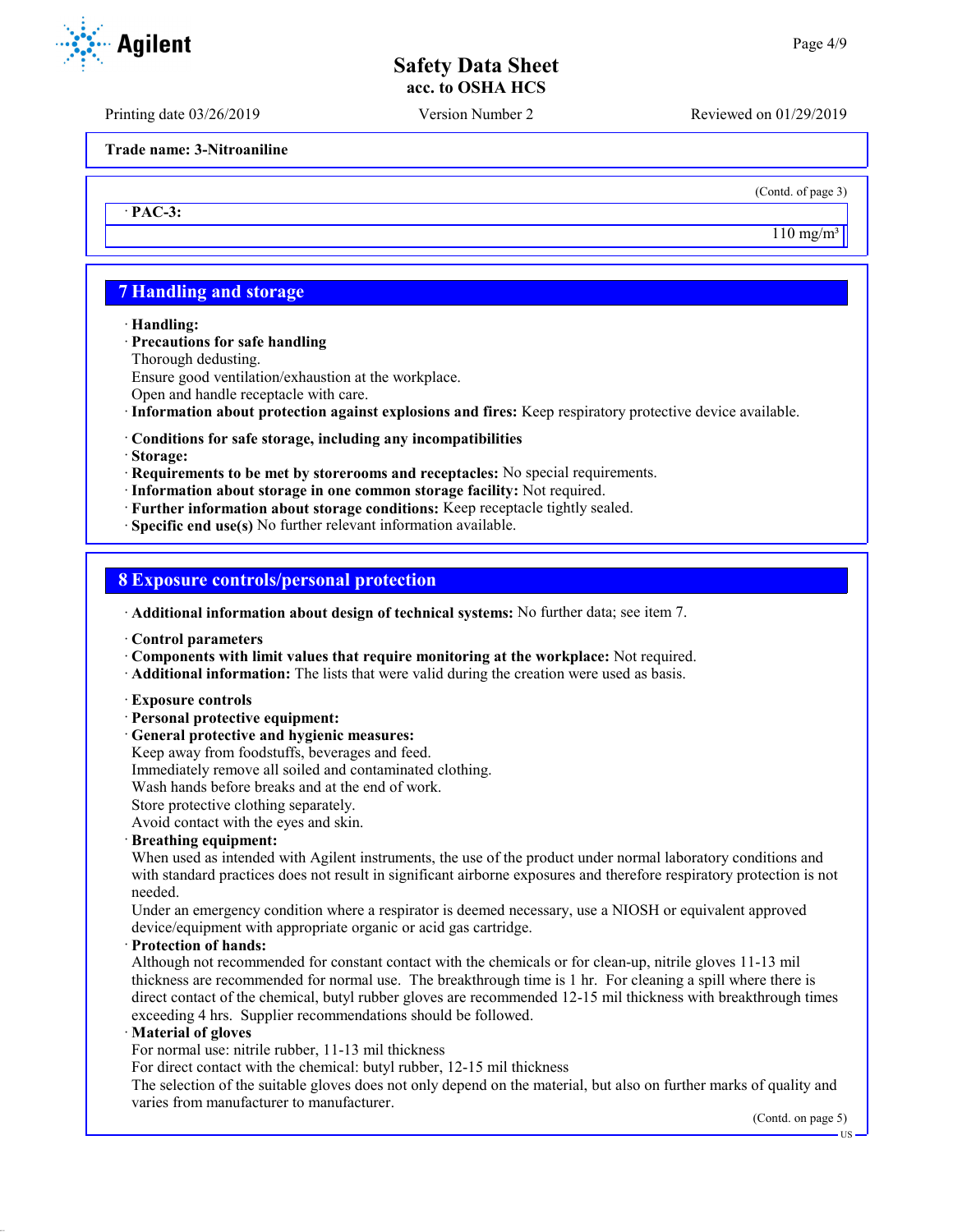Printing date 03/26/2019 Version Number 2 Reviewed on 01/29/2019

(Contd. of page 4)

**Trade name: 3-Nitroaniline**

## · **Penetration time of glove material**

For normal use: nitrile rubber: 1 hour

For direct contact with the chemical: butyl rubber: >4 hours · **Eye protection:**

Tightly sealed goggles

| <b>9 Physical and chemical properties</b>                  |                                               |                    |
|------------------------------------------------------------|-----------------------------------------------|--------------------|
| · Information on basic physical and chemical properties    |                                               |                    |
| <b>General Information</b>                                 |                                               |                    |
| · Appearance:                                              |                                               |                    |
| Form:<br>Color:                                            | Solid<br>Not determined.                      |                    |
| · Odor:                                                    | Characteristic                                |                    |
| Odor threshold:                                            | Not determined.                               |                    |
| · pH-value:                                                | Not applicable.                               |                    |
| Change in condition                                        |                                               |                    |
| <b>Melting point/Melting range:</b>                        | 112.5 °C (234.5 °F)                           |                    |
| <b>Boiling point/Boiling range:</b>                        | 205-307 °C (401-584.6 °F)                     |                    |
| · Flash point:                                             | 196 °C (384.8 °F)                             |                    |
| · Flammability (solid, gaseous):                           | Product is not flammable.                     |                    |
| · Decomposition temperature:                               | Not determined.                               |                    |
| · Auto igniting:                                           | Not determined.                               |                    |
| · Danger of explosion:                                     | Product does not present an explosion hazard. |                    |
| <b>Explosion limits:</b>                                   |                                               |                    |
| Lower:                                                     | Not determined.                               |                    |
| Upper:                                                     | Not determined.                               |                    |
| $\cdot$ Vapor pressure at 104 °C (219.2 °F):               | 1 hPa (0.8 mm Hg)                             |                    |
| $\cdot$ Density at 20 °C (68 °F):                          | $0.9$ g/cm <sup>3</sup> (7.5105 lbs/gal)      |                    |
| · Relative density                                         | Not determined.                               |                    |
| · Vapor density                                            | Not applicable.                               |                    |
| · Evaporation rate                                         | Not applicable.                               |                    |
| · Solubility in / Miscibility with                         |                                               |                    |
| Water:                                                     | Insoluble.                                    |                    |
| · Partition coefficient (n-octanol/water): Not determined. |                                               |                    |
| · Viscosity:                                               |                                               |                    |
| Dynamic:                                                   | Not applicable.                               |                    |
| Kinematic:                                                 | Not applicable.                               |                    |
| <b>VOC</b> content:                                        | $0.00 \%$                                     |                    |
|                                                            | $0.0$ g/l / $0.00$ lb/gal                     |                    |
|                                                            |                                               | (Contd. on page 6) |

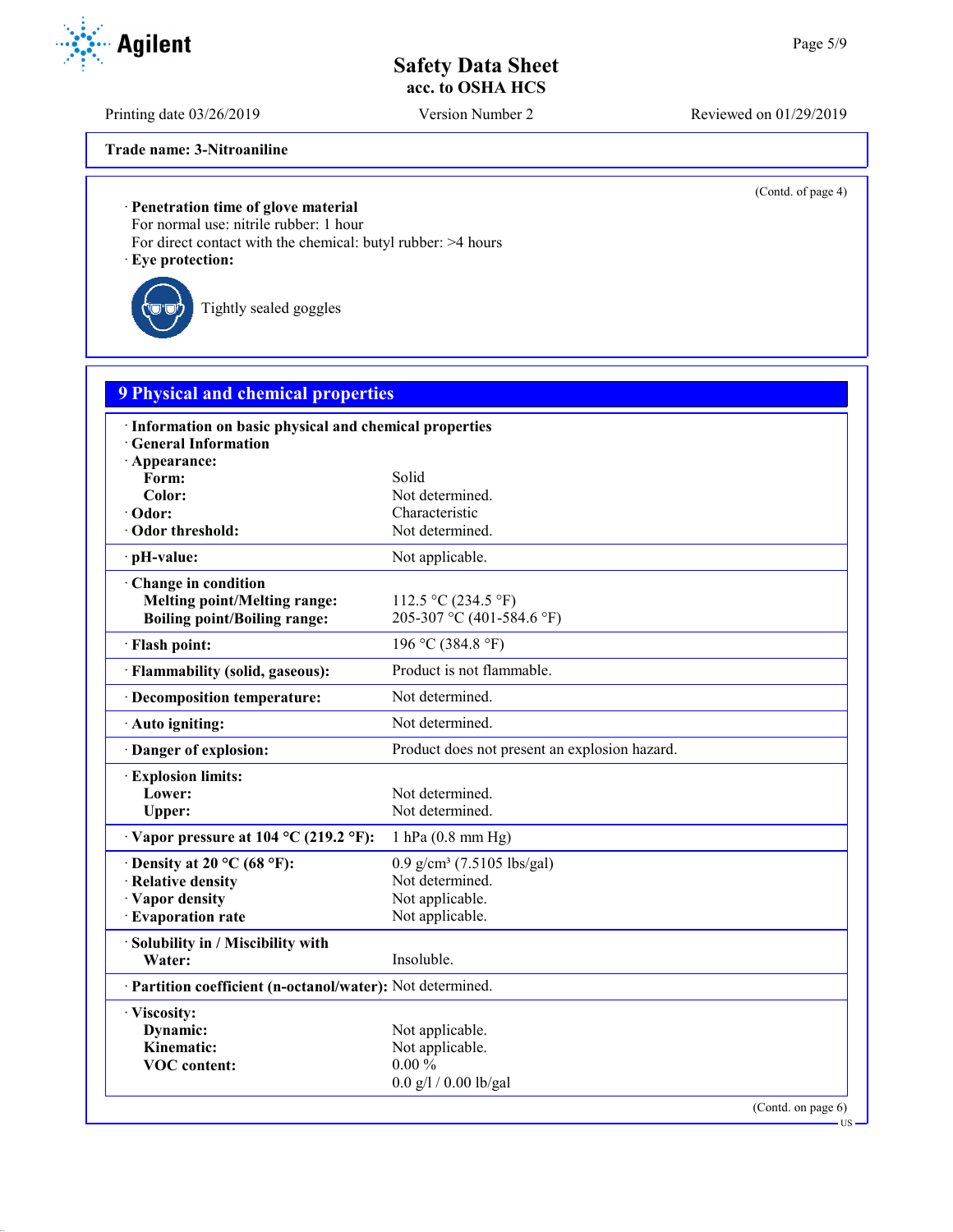Printing date 03/26/2019 Version Number 2 Reviewed on 01/29/2019

**Trade name: 3-Nitroaniline**

• **Other information** No further relevant information available.

## **10 Stability and reactivity**

· **Reactivity** No further relevant information available.

- · **Chemical stability**
- · **Thermal decomposition / conditions to be avoided:** No decomposition if used according to specifications.
- · **Possibility of hazardous reactions** No dangerous reactions known.
- · **Conditions to avoid** No further relevant information available.
- · **Incompatible materials:** No further relevant information available.
- · **Hazardous decomposition products:** No dangerous decomposition products known.

#### **11 Toxicological information**

· **Information on toxicological effects**

· **Acute toxicity:**

· **LD/LC50 values that are relevant for classification:**

**ATE (Acute Toxicity Estimate)**

Oral  $LD50$  535 mg/kg (rat) Dermal LD50 300 mg/kg Inhalative  $LC50/4$  h 0.5 mg/L

**99-09-2 m-nitroaniline**

Oral LD50 535 mg/kg (rat)

#### · **Primary irritant effect:**

· **on the skin:** No irritant effect.

· **on the eye:** No irritating effect.

- · **Sensitization:** No sensitizing effects known.
- · **Additional toxicological information:**

· **Carcinogenic categories**

· **IARC (International Agency for Research on Cancer)**

Substance is not listed.

· **NTP (National Toxicology Program)**

Substance is not listed.

#### · **OSHA-Ca (Occupational Safety & Health Administration)**

Substance is not listed.

## **12 Ecological information**

· **Toxicity**

· **Aquatic toxicity:** No further relevant information available.

· **Persistence and degradability** No further relevant information available.

· **Behavior in environmental systems:**

- · **Bioaccumulative potential** No further relevant information available.
- · **Mobility in soil** No further relevant information available.

(Contd. on page 7)

US



(Contd. of page 5)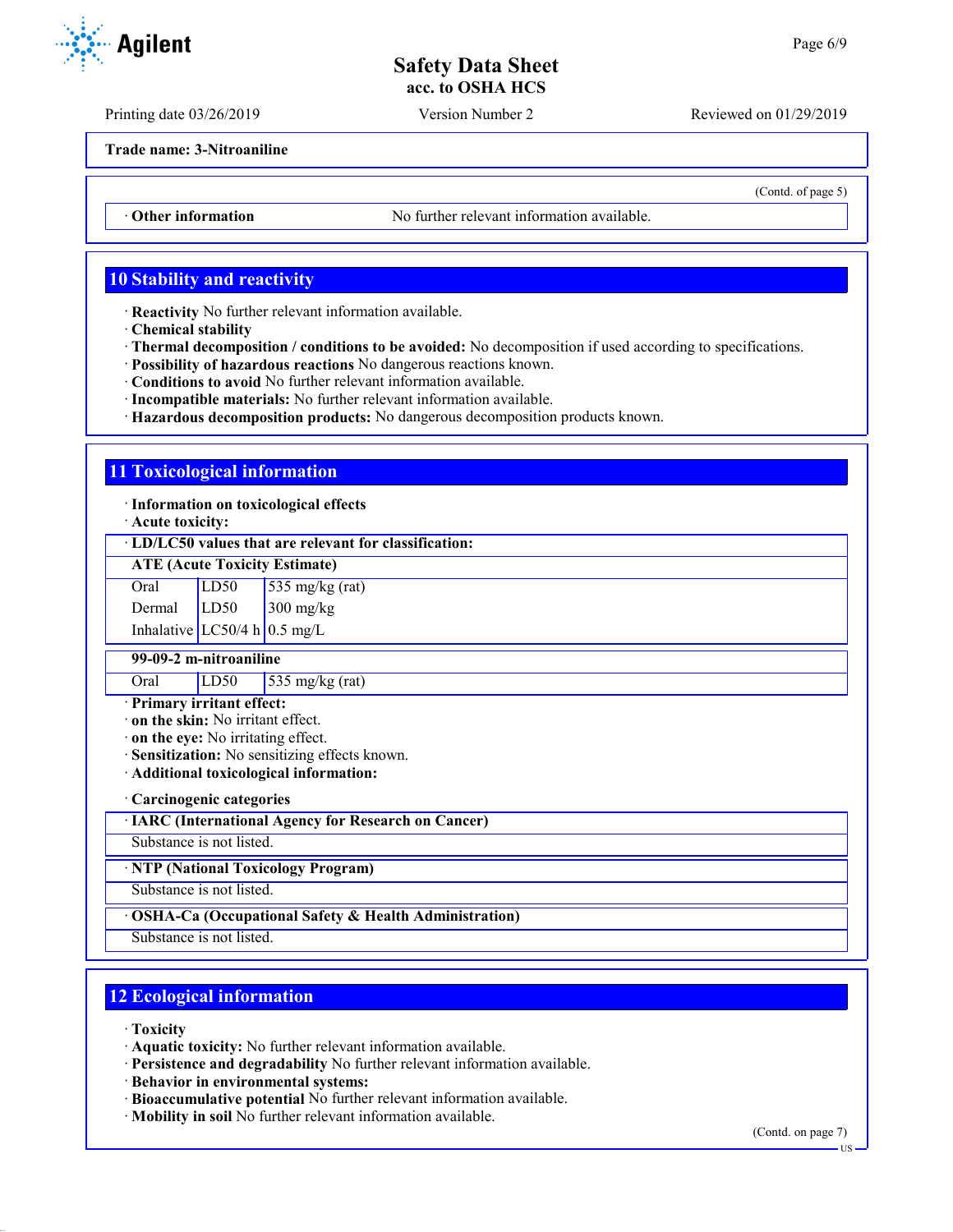Printing date 03/26/2019 Version Number 2 Reviewed on 01/29/2019

**Trade name: 3-Nitroaniline**

(Contd. of page 6)

```
· Additional ecological information:
```
· **General notes:**

Water hazard class 3 (Assessment by list): extremely hazardous for water

Do not allow product to reach ground water, water course or sewage system, even in small quantities. Danger to drinking water if even extremely small quantities leak into the ground.

- · **Results of PBT and vPvB assessment**
- · **PBT:** Not applicable.
- · **vPvB:** Not applicable.
- · **Other adverse effects** No further relevant information available.

### **13 Disposal considerations**

· **Waste treatment methods**

· **Recommendation:**

Must not be disposed of together with household garbage. Do not allow product to reach sewage system.

· **Uncleaned packagings:**

· **Recommendation:** Disposal must be made according to official regulations.

| · UN-Number                                |                           |  |
|--------------------------------------------|---------------------------|--|
| · DOT, IMDG, IATA                          | <b>UN1661</b>             |  |
| · UN proper shipping name                  |                           |  |
| $\cdot$ DOT                                | <b>Nitroanilines</b>      |  |
| · IMDG, IATA                               | <b>NITROANILINES</b>      |  |
| Transport hazard class(es)                 |                           |  |
| · DOT, IMDG, IATA                          |                           |  |
| ु⊉                                         |                           |  |
| $\cdot$ Class                              | 6.1 Toxic substances      |  |
| · Label                                    | 6.1                       |  |
| · Packing group                            |                           |  |
| · DOT, IMDG, IATA                          | $\mathbf{I}$              |  |
| <b>Environmental hazards:</b>              | Not applicable.           |  |
| Special precautions for user               | Warning: Toxic substances |  |
| · Danger code (Kemler):                    | 60                        |  |
| <b>EMS Number:</b>                         | $6.1 - 03$                |  |
| <b>Stowage Category</b>                    | A                         |  |
| Transport in bulk according to Annex II of |                           |  |
| <b>MARPOL73/78 and the IBC Code</b>        | Not applicable.           |  |

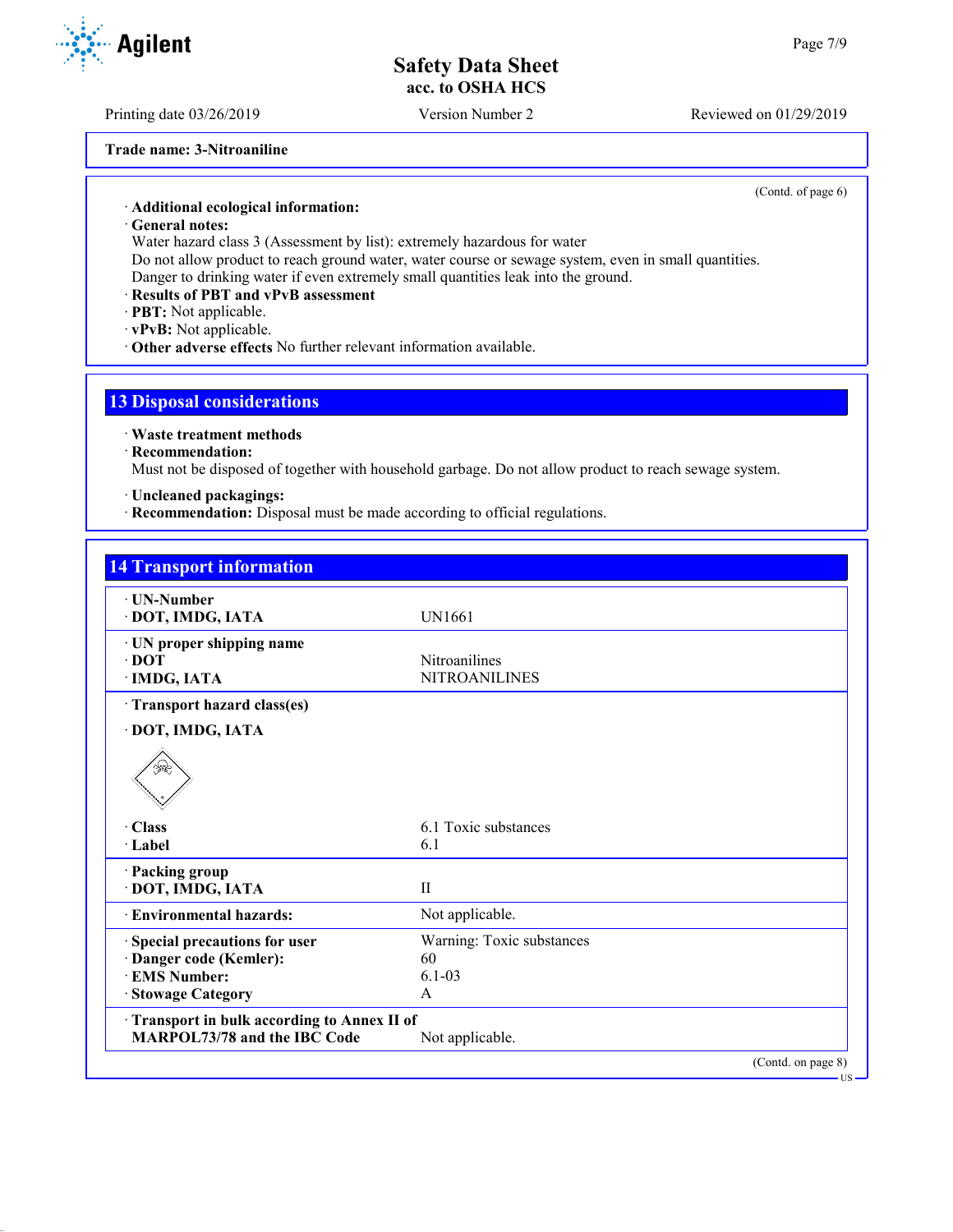Printing date 03/26/2019 Version Number 2 Reviewed on 01/29/2019

**Trade name: 3-Nitroaniline**

| (Contd. of page 7)                              |
|-------------------------------------------------|
|                                                 |
|                                                 |
| On passenger aircraft/rail: 25 kg               |
| On cargo aircraft only: 100 kg                  |
|                                                 |
| 500 g                                           |
| Code: E4                                        |
| Maximum net quantity per inner packaging: 1 g   |
| Maximum net quantity per outer packaging: 500 g |
| UN 1661 NITROANILINES, 6.1, II                  |
|                                                 |

## **15 Regulatory information**

· **Safety, health and environmental regulations/legislation specific for the substance or mixture** · **Sara**

| · Section 355 (extremely hazardous substances):                                      |                              |
|--------------------------------------------------------------------------------------|------------------------------|
| Substance is not listed.                                                             |                              |
| Section 313 (Specific toxic chemical listings):                                      |                              |
| Substance is not listed.                                                             |                              |
| <b>TSCA (Toxic Substances Control Act):</b>                                          |                              |
| Substance is listed.                                                                 |                              |
| · Proposition 65                                                                     |                              |
| Chemicals known to cause cancer:                                                     |                              |
| Substance is not listed.                                                             |                              |
| Chemicals known to cause reproductive toxicity for females:                          |                              |
| Substance is not listed.                                                             |                              |
| Chemicals known to cause reproductive toxicity for males:                            |                              |
| Substance is not listed.                                                             |                              |
| Chemicals known to cause developmental toxicity:                                     |                              |
| Substance is not listed.                                                             |                              |
| · Carcinogenic categories                                                            |                              |
| <b>EPA (Environmental Protection Agency)</b>                                         |                              |
| Substance is not listed.                                                             |                              |
| · TLV (Threshold Limit Value established by ACGIH)                                   |                              |
| Substance is not listed.                                                             |                              |
| · NIOSH-Ca (National Institute for Occupational Safety and Health)                   |                              |
| Substance is not listed.                                                             |                              |
| · Chemical safety assessment: A Chemical Safety Assessment has not been carried out. |                              |
|                                                                                      | $US -$<br>(Contd. on page 9) |